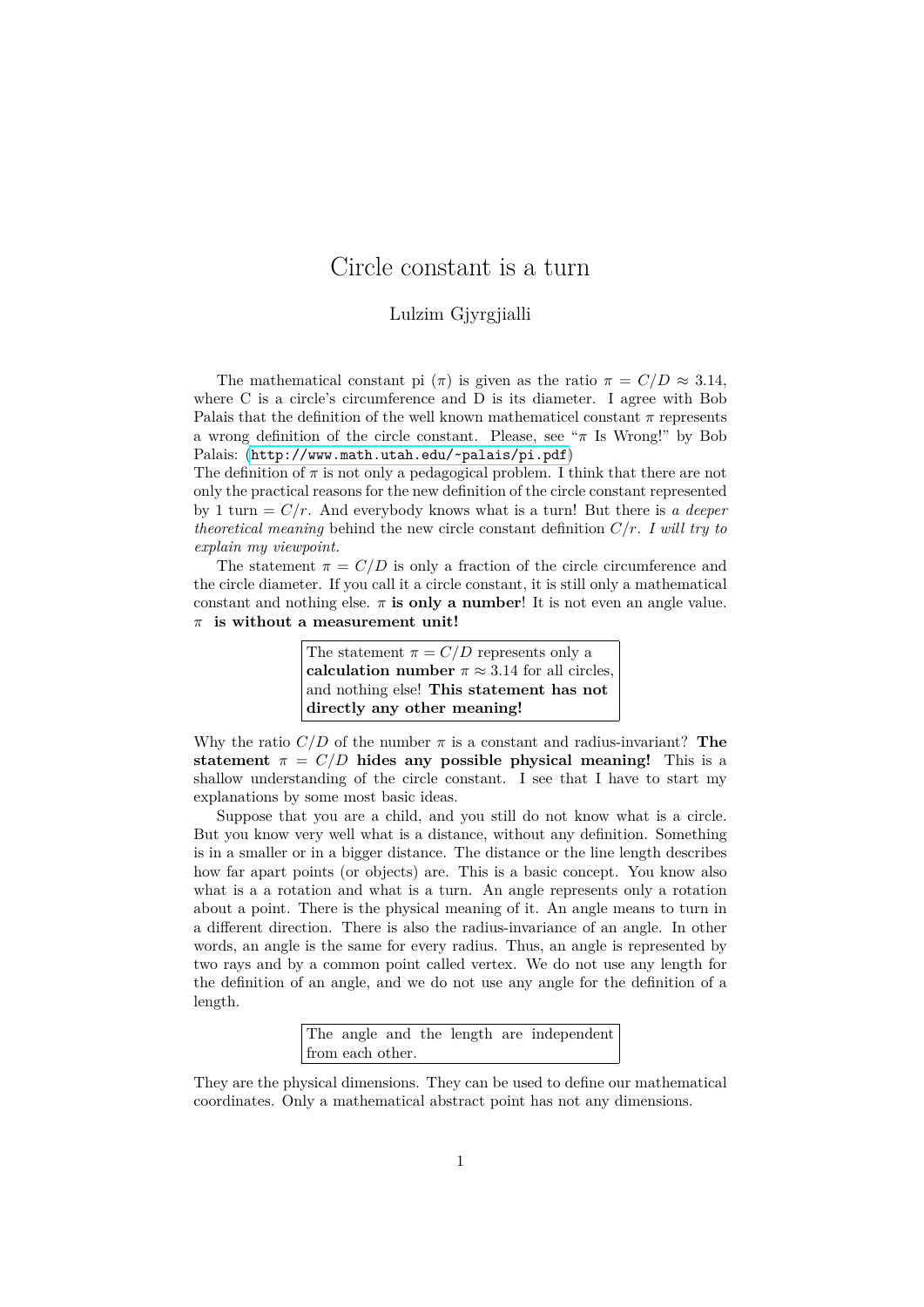

Figure 1: An angle is radius-invariant and it is given by *θ* (theta).

Every geometrical definition is based on the *physical dimensions* length and angle.

Let us have the Cartesian coordinates and the Pythagorean theorem:

 $x^2 + y^2 = r^2$ 

You never write it as  $x^2 + y^2 = (D/2)^2$ ! **A circle is defined by its radius.** 

The radius of a circle is a circle property.

It is obvious that the radius of a circle *r* must be used for all calculations. The circle points can not be defined by a diameter. *A diameter is only a convenient value for a measurement.* Its value can be used to get a radius  $r = D/2$ .

One turn means a full rotation about a point. A turn is a constant and a natural reference angle. Thus, the angle unit degree is defined simply as a part of a turn. In this case, a turn has 360 parts or 360°.



Figure 2: The unit degree represents only a part of a turn.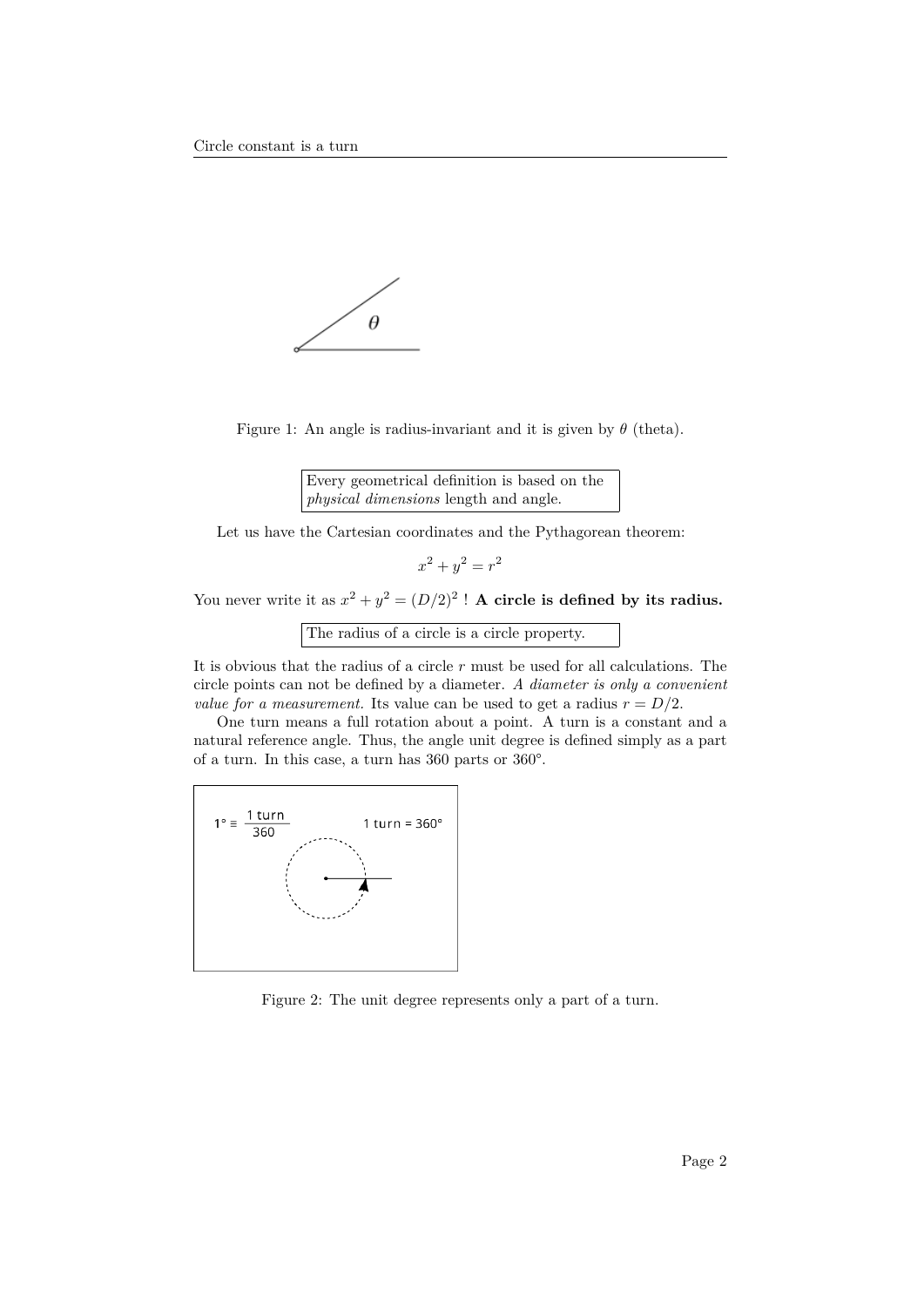

Figure 3: Some special angles.

We also already know that the arc lengths grows in proportion to the radius.

$$
\frac{s_1}{r_1}=\frac{s_2}{r_2}
$$

where *s* is the arc length and *r* is the radius of a circle.



Figure 4: Radius-invariance of an angle.

If the angle is defined as:

$$
\theta \equiv \frac{s}{r} \tag{1}
$$

there is also the radius-invariance of the angle.

The ratio of the **arc length** of a circle and its **radius** represents an angle value in radian.

If  $s = r$  we get the angle unit  $\theta = s/r = r/r = 1$  rad. For us is also very important the turn value in radian! The turn is only a special angle and it is always constant. Let us denote it by  $\theta_0$  (theta-zero). **The circumference of a circle represents the arc length of a whole circle.** It has only a special name. If the arc length is the circumference of the circle (or  $s = C$ ), we get

$$
\theta_0 = \frac{s}{r} = \frac{C}{r} = 1 \,\text{turn} \tag{2}
$$

Thus, the turn value *C/r* **is an angle value in radian**.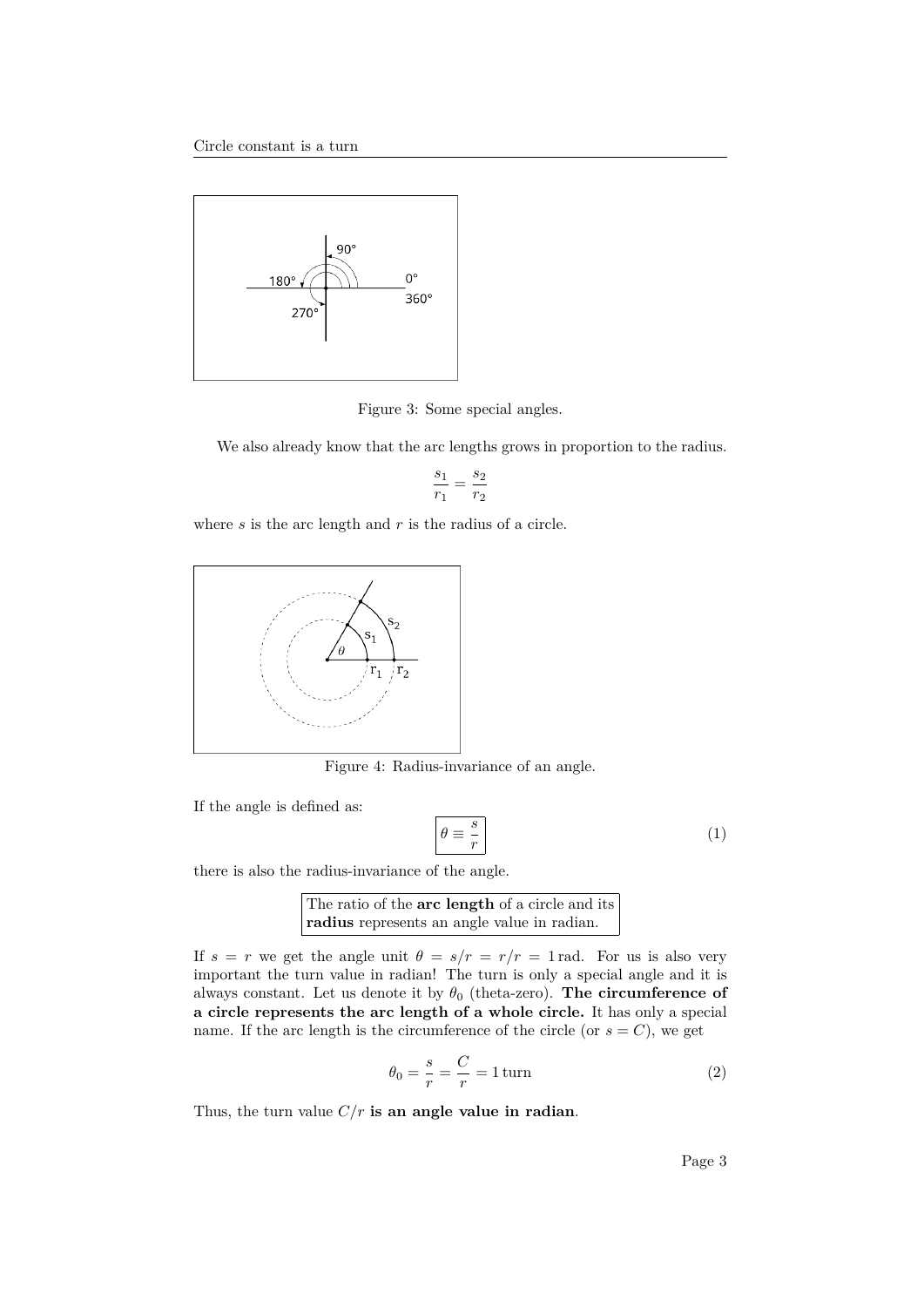| If a turn is given by $\theta_0 = C/r$ , the fraction |
|-------------------------------------------------------|
| $C/r$ must have also a constant value. The            |
| value $C/r$ is a constant <b>angle value</b> . Thus,  |
| it is independent from a circle radius!               |

There are always about 6.28 radians in a full circle.

$$
\frac{C}{r} = 6.2831853\ldots
$$
 a constant value in radians (3)

See the definition:

<span id="page-3-0"></span>
$$
\theta_0 \equiv \frac{C}{r} \tag{4}
$$

The constant  $\theta_0$  represents a turn in radian.  $\theta_0$  is already by definition an angle value.

An angle  $\theta$  can be given in an angle unit. A turn is an angle given by  $\theta_0$ .  $\theta_0 = 1$ (1 implicit turn) is the angle of a full rotation. And the symbol  $\theta_0$  can represent generally a turn in every angle unit. A turn has always a constant value in degree  $\theta_0 = 360^\circ$  or a constant value in the natural unit radian  $\theta_0 \approx 6.28$  rad

$$
\theta_0 = \frac{C}{r} = 6.2831853\ldots \text{ (the turn value in radian)}
$$
 (5)

*There is the meaning of the constant*  $\theta_0$   $(\theta_0)$  *is an angle value, and it represents a turn), there is also the value of it C/r, and it is constant (one turn is always one turn, regardless of a circle radius).* This interpretation is like the definition of the speed of light. The speed of light is also a speed. Its value is the speed of light in vacuum and it is constant regardless of inertial reference frame. **The constant** *C/r* **represents a turn.** This constant has not any mystery.

| The immutability of the value $C/r$ means |
|-------------------------------------------|
| the obvious fact:                         |
| $\vert A$ turn is a constant angle,       |
| regardless of a circle radius.            |

Thus, we get always a constant turn value in radian or in degree:  $\theta_0 = 360^{\circ}$ . We can write also:

$$
\frac{\theta_0}{2} = 180^\circ, \quad \frac{\theta_0}{4} = 90^\circ, \quad \dots
$$

This notation is very easy to understand! A turn is an angle, and a part of a turn is also an angle. The fraction values  $\theta_0/2$ ,  $\theta_0/4$ , ... are the angle values in radian. An angle value can be compared with an angle value. **The angle unit degree is defined as a part of a turn.** You can see the definition of a degree even from the unit conversion given by  $1^{\circ} = \theta_0/360$ . It is also  $90^{\circ} = 90 \cdot 1^{\circ} = 90 \cdot \theta_0 / 360 = \theta_0 / 4$ . You see that  $\theta_0 / 4 = 90^{\circ}$ . It is much better if a quarter of a turn is given by  $\theta_0/4$ . Thus,  $\theta_0/4 = 360^{\circ}/4 = 90^{\circ}$ .

> The statement  $\pi = C/D$ **does not defines an angle!** *π* is defined by a diameter, and **it has not an angle unit**. It is only a calculation number ≈ 3*.*14 and nothing else!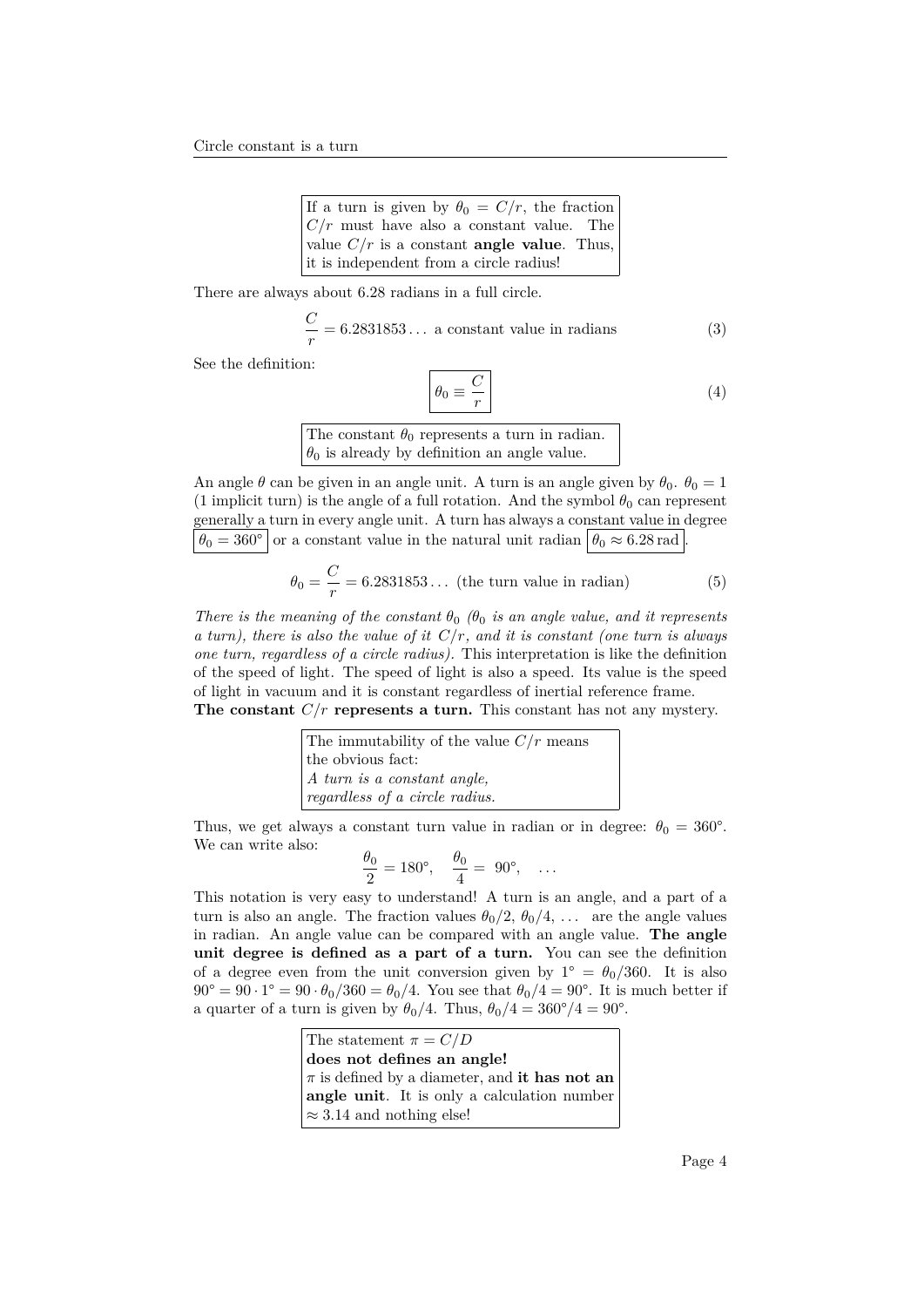Number 1 is a number, and 1 rad is an angle value. The constant  $\pi$  is a number  $3.14159...$ , and  $\pi$  rad (or 3.14 rad) is an angle value (the unit radian must be explicit). The number  $\pi$  has not a measurement unit. The notation  $\pi/2 = 90^{\circ}$ is wrong! Also the value  $2\pi$  is only a number. And  $\pi$  rad refers to a semicircle! You can not define a semicircle without a turn and a circle! The circle is a natural form and a turn has a simple physical meaning. A turn represents a full rotation about a point. *The most important thing is that the turn value*  $\theta_0 \equiv C/r$ *is well-defined, and it explains also the physical nature of the circle constant.* The circle constant  $\theta_0$  is an angle value and it has the measurement **unit radian**. You can use the angle value in radian  $\theta_0/2$ . The fundamental difference is that  $\pi$  is a number, and  $\theta_0/2$  is a constant value in radian. The definition  $\pi \equiv C/D$  is the problem!

> The angle value  $\theta_0$  has a measurement unit. But the number  $\pi$  has not any unit!  $\pi \equiv C/D$ is not an angle value!  $\pi$  is not one-half  $\theta_0$ !

If a circle is a 2-dimensional shape made by drawing a curve that is always (*in any direction*) the same distance *r* from a center, how we can draw it without a turn (*without a full rotation about a point*)?! From the eq. [4](#page-3-0) we get:

$$
\overline{C = \theta_0 \cdot r} \tag{6}
$$

It's that simple. This is like drawing a circle by a compass.  $C = \theta_0 \cdot r$  represents directly the definition of the circle.

| A circle is a line of a full rotation in        |
|-------------------------------------------------|
| a distance from the center of the rotation.     |
| A circle is defined by a turn and a radius!     |
| A circle can be defined only by its properties. |
| A turn and a radius are the circle properties!  |

This is what we assume when we make our calculations. But, if we assume it, **why we have not an explicit notation for it?** Compare it with  $\pi = C/D$ and  $C = \pi \cdot D!$  Even if you write  $C = 2\pi \cdot r$  (?!),  $\pi$  is a nonsense. A turn is something fundamental. A circle has the rotational symmetry and it can be defined explicitly only **by a turn and a radius**. A turn and a radius are the essential concepts of the circle definition. And the unit radian of a turn in  $\theta_0$ is also not a problem. It is an SI derived unit and can be expressed as m/m. Thus, we get the circumference unit  $[C] = [\theta_0][r] = \text{rad} \cdot \text{m} = (\text{m/m}) \cdot \text{m} = \text{m}$ .



Figure 5: Drawing a circle by a turn. A turn is given by  $\theta_0 = C/r$ .